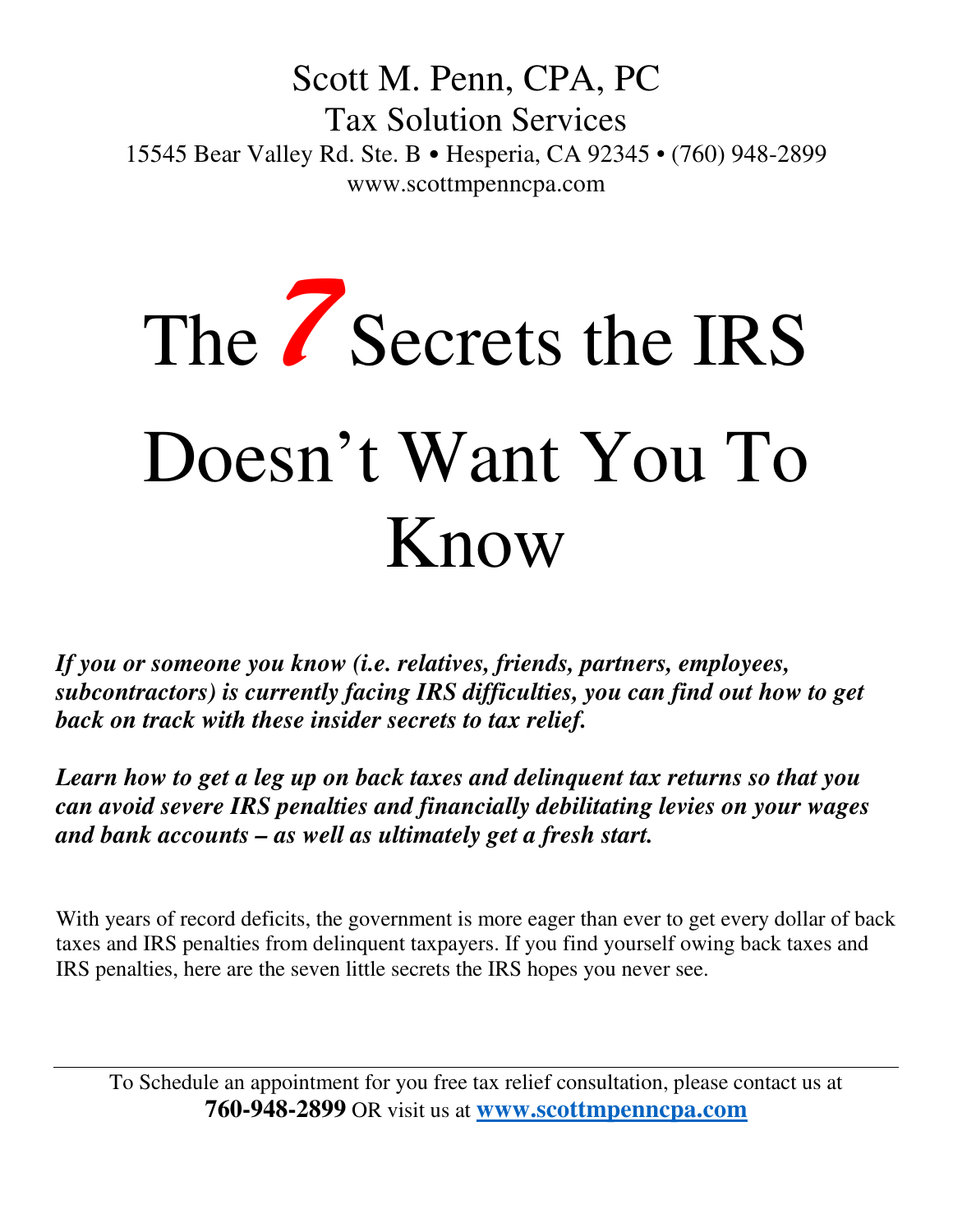*#1 Don't Pay IRS Penalties* 

The IRS has over 148 different types of penalties. And boy do they love to hand them out. The worst part is that the IRS also charges interest and additional penalties on the original penalty.

Penalties can be such a high percentage of the total amount owed to the IRS, it usually make sense to consider requesting the IRS to reduce all penalties to ZERO before you pay the IRS. But if you've already paid the bill, it can't hurt to ask for a penalty abatement and refund.

IRS penalties can often be reduced to ZERO if you have "REASONABLE CAUSE". What makes up REASONABLE CAUSE you ask? Well, in my experience in negotiations with the IRS, anything may qualify as long as it's reasonable.

We've had the IRS abate penalties for medical reasons, bad accountants, ignorance of the tax laws, ex-spouses, helping to provide care for a loved one, military call-ups, fires, floods, alcoholism, drug abuse, death and even for relying on IRS advice.

*#2 File All Legally Required* 

*Tax Returns On Time* 

Many people do not realize that the IRS charges you a penalty of up to 25% JUST FOR FILING YOUR TAX RETURN LATE. That's right, 25% of what you owe. This includes Individual tax returns, payroll tax returns or corporate tax returns.

We see so many people who could have saved THOUSANDS OF DOLLARS on penalties if they just knew this one thing. So in the future no matter what is going on in your life, file all tax returns on time even if you don't send the money owed with the return.

Yes, of course you'll get some ugly mail from the IRS for not sending in the money owed, but so what, you will have avoided a 25% penalty.

*"What most people don't know is that you can file ANY tax return on time and AVOID the 25% penalty even if you don't send in the money that is owed on the return."*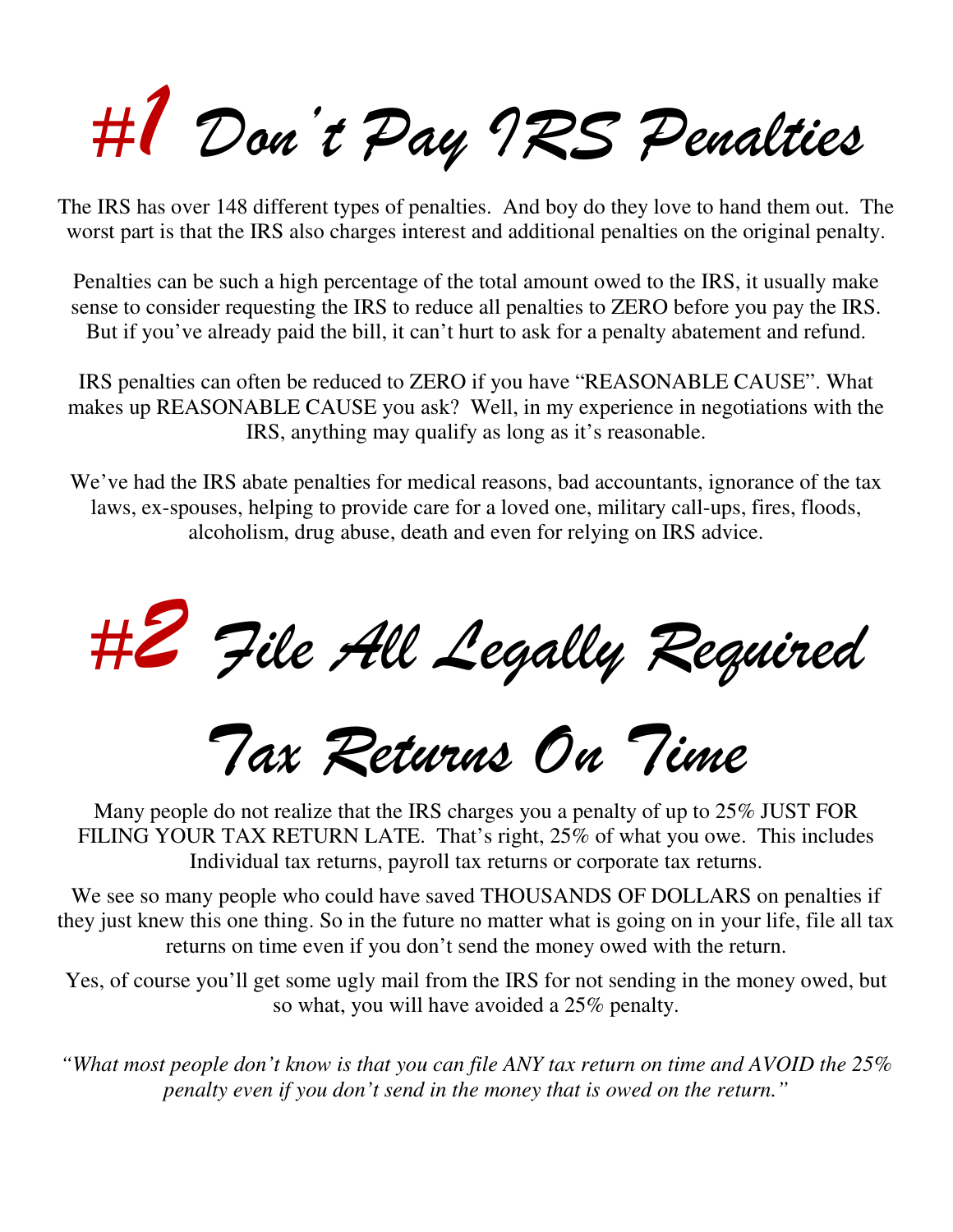*#3 You Don't Have To Live In* 

*Fear Of The IRS*

Knowing your taxpayer rights gives you leverage when resolving you IRS problem. Instead of feeling powerless when up against potentially crushing back taxes and IRS penalties, knowing your rights as a taxpayer or having a qualified and experienced tax attorney or Certified Tax Resolution Specialist on your side is the best way to understand all the options available to you for permanently solving your tax troubles.

We know that IRS tax problems can cause an immense amount of fear and anxiety. We rake that fear away by knowing the Internal Revenue Service inside and out. Our mission and passion is to provide tax help to those who feel hopeless against the IRS. Our role is to negotiate the lowest possible IRS payment amount allowed by law. Our average client has four to eleven years of unfiled tax returns. It's daunting, but fixable. We believe there's a solution to every problem.

We have saved thousands of people from financial crisis and helped them turn their lives around, so they can sleep at night and plan for a home and retirement for themselves and a future for their kids. If you have IRS problems, you owe it to yourself and your loved owns to get the help!

To Schedule an appointment for you free tax relief consultation, please contact us at **760-948-2899** OR visit us at **www.scottmpenncpa.com**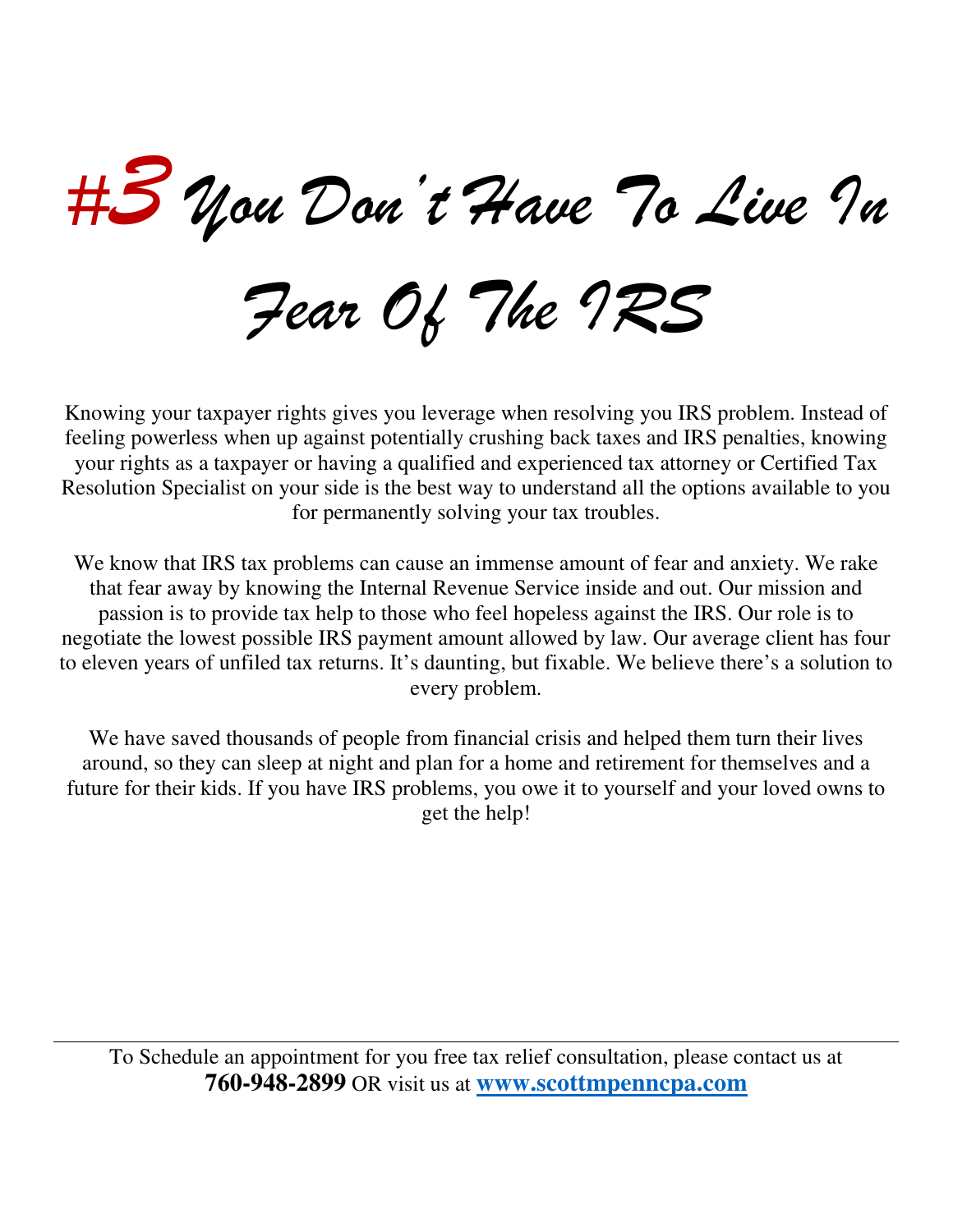*#4 You Don't Have To Talk To* 

*The IRS Auditor* 

As a matter of fact, going or talking to the auditor yourself is the worst thing you can do.

The taxpayer Bill of Rights allows you to be represented by a qualified practitioner who can answer questions for you and provide documentation to the IRS. Many taxpayers attempt to handle their own audit or hire the person who prepared the tax return to handle it for them. The reason this usually does not work out is because most tax return preparers do not handle IRS audits on a daily basis. The IRS can easily intimidate them, which usually results in an unfavorable outcome.

*#5 You Can Beat The Odds* 

*When Facing An IRS Audit*

When it comes to tax audits, the IRS wins 80% of the time. Taxpayers are deemed guilty will proven innocent, which means the IRS can start an audit by disallowing every deduction you made on a return until each one is proven to be legitimate. If a taxing authority has decided to audit you, it's important that you don't let yourself be pushed around by the IRS. Additionally, if you don't file your taxes, the IRS may file them for you.

Legal representation for audits vastly improves your chances for successful tax resolution. As the proverb states, "he who is in own lawyer has a fool for a client." Treat an IRS audit as seriously as you would a murder trial. Would you go to court without lawyer?

*"Legal representation for audits vastly improves your chances for successful tax resolution."*